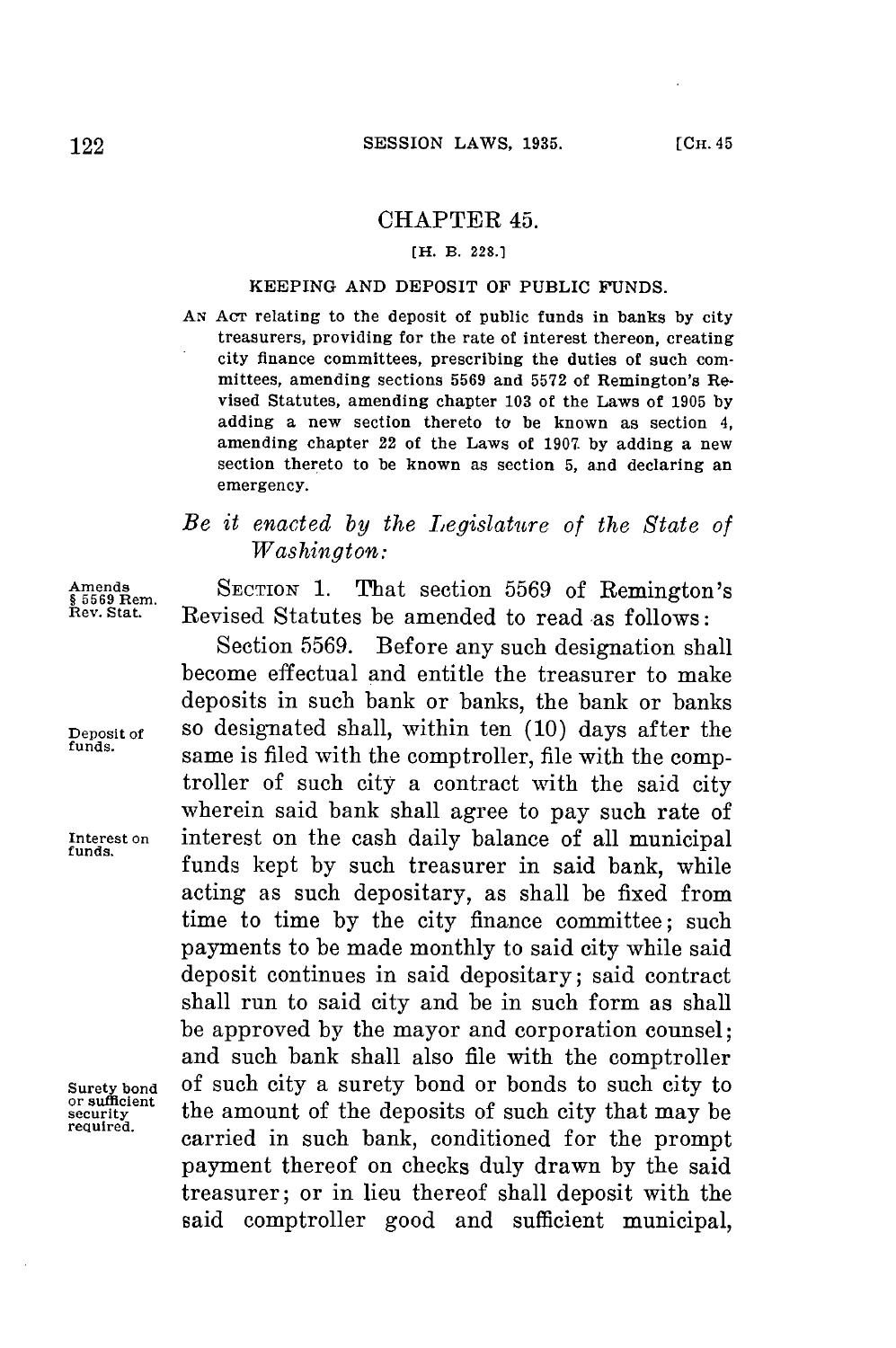school district, county or state bonds or warrants, United States bonds or local improvement bonds or warrants, or public utility bonds or warrants, issued **by** or under the authority of any municipality of the state for water power or light plants or maintenance, replacements or additions thereof or any domestic railway, industrial or public utility bonds as provided for in section 5549 upon which principal or interest is not in default at the time of such deposits. Such surety bonds or securities shall be Approval of such form as shall be approved by the corporation counsel of such city and the sufficiency of such surety bonds or such securities shall be approved **by** the mayor and comptroller of such city. When such bonds have been duly approved and filed with the comptroller of said city, he shall immediately certify to the city treasurer the amount of bonds or securities filed **by** such bank or banks, whereupon the city treasurer shall be authorized to make deposits in such bank up to the amount of surety bonds or securities, so filed: *And provided further,* That in the event repayment of deposits in any such de- **Depositary** positary is insured **by** the Federal Deposit Insurance **insured.** Corporation, or **by** any other corporation, agency or instrumentality organized under and acting under and pursuant to the laws of the United States of America, the execution and filing of a bond with such treasurer shall be required only for so much of the designated maximum amount of deposits as such designated maximum amount exceeds the amount of such insurance, and if such depositary elects to deposit securities in lieu of such bond, it shall be required to deposit securities only to the amount necessary to secure the excess of the moneys on deposit with it over the amount covered **by** such insurance.

SEC. 2. That chapter 103 of the Session Laws Amends and of **1905** be amended **by** adding a new section to be **103, Laws 1904.** known as section 4, to read as follows:

adds to **ch.**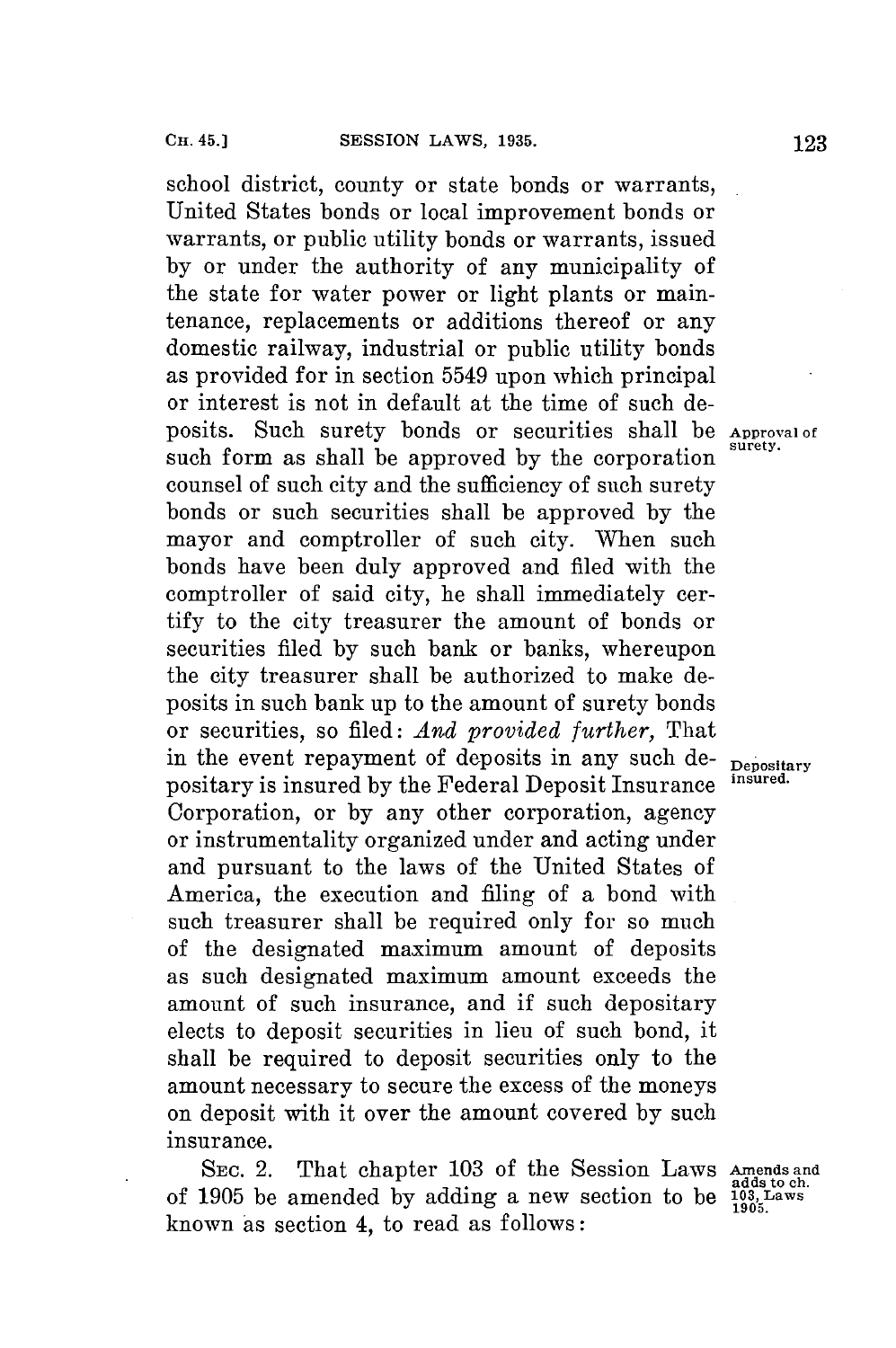Section 4. The president of the city council (the mayor, in those cities having a commission form of **City finance** government), the city treasurer, and the city comp- **committee.** troller (or the city controller or the city auditor as the case may be) ex officio, shall constitute the city finance committee. The city treasurer shall act as chairman of the committee and the city comptroller (or the city controller or city auditor as the case may be) as secretary thereof, and the office of the committee shall be in the office of the city comptroller (or the city controller or the city auditor **Duties.** as the case may be). The committee shall keep a full and complete record of its proceedings in appropriate books of record and all such records and all correspondence relating to the committee shall be kept in the office of the city comptroller (or the city controller or the city auditor as the case may be) and shall be open to public inspection. The committee shall make appropriate rules and regulations for the carrying out of the provisions of this act, not inconsistent with law.

Amends SEC. 3. That section 5572 of Remington's Research Remeter of Sec. 3. **That section 5572 of Remington's Re**vised Statutes be amended to read as follows:

Section **5572.** Before any such designation shall entitle the treasurer to make deposits in such bank or banks, the bank or banks so designated shall within ten **(10)** days after the same is filed with the comptroller or town clerk, file with the comp-Sufficient troller or town clerk of such city or town a surety required. head to such city or town in the maximum amount bond to such city or town in the maximum amount of deposits designated **by** said treasurer to be carried in such bank, conditioned for the prompt payment thereof on checks fully drawn **by** the treasurer, which surety bond shall be approved **by** the mayor and comptroller or town clerk of said city or town, or in lieu thereof shall deposit with the treasurer any of the following enumerated securities if there has been no default in the payment of principal or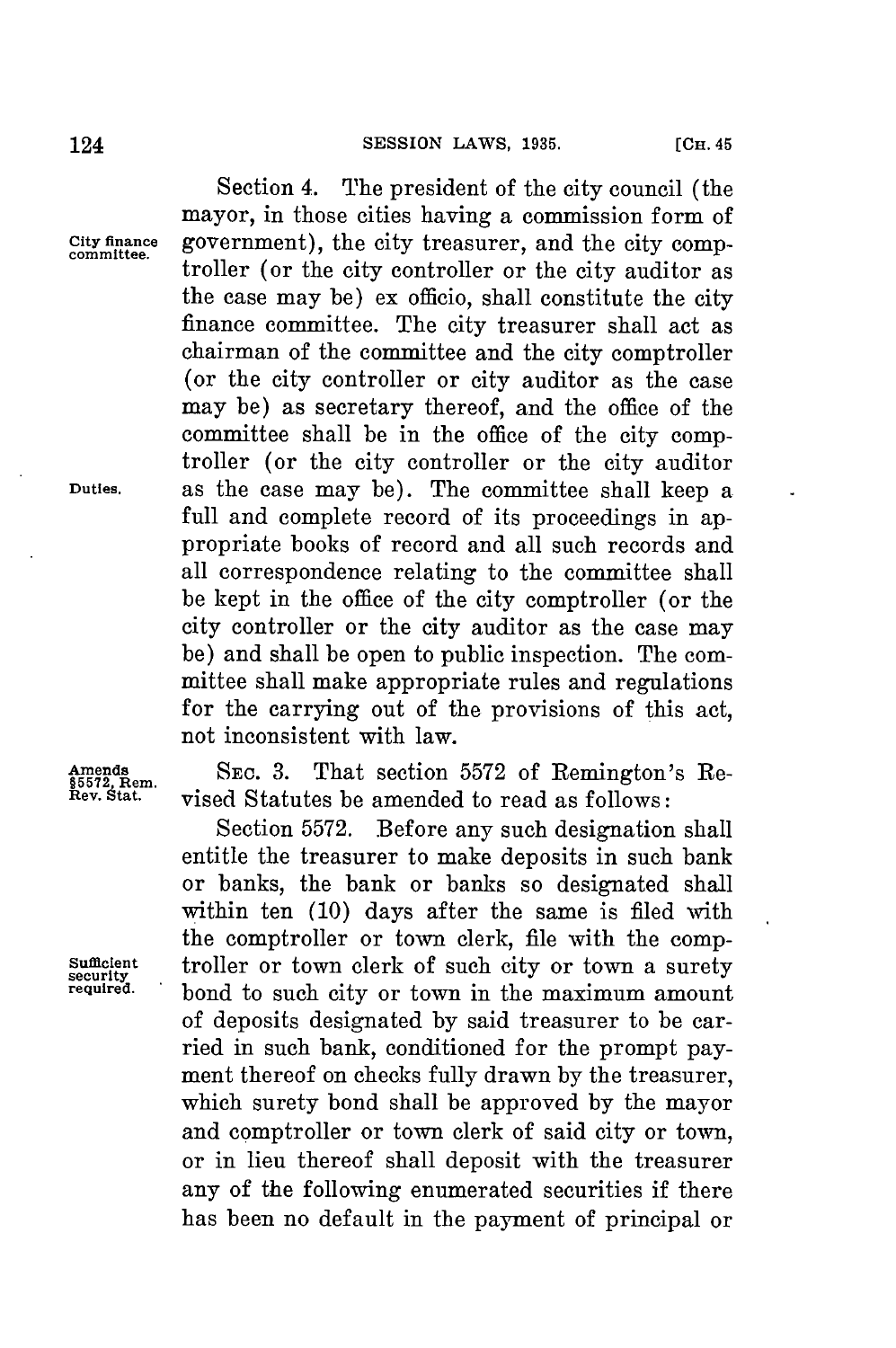interest thereon, the aggregate market value of which shall not be less than the amount required which shall not be less shall  $-$ . tions constituting a general obligation of the United States or any state thereof; (2) direct and general obligation bonds, notes or warrants issued **by** any county, city, school district or port district of the State of Washington or of any other state of the United States having the power to levy taxes for the payment of principal and interest thereof; **(3)** bonds of any municipality of the State of Washington, for the payment of which the entire revenues of the city's water system, power and light system, or both, less maintenance and operating costs, are irrevocably pledged, even though such bonds are not general obligations of such city; (4) domestic railway, industrial and public utility bonds currently quoted on the New York stock exchange; and **(5)** local improvement bonds and warrants issued under chapter **26** of title **60** (sec. **9351-1** et seq.) **;** *Provided*, That any surety bond or securities offered to **Approval of** qualify any bank as a depositary for the funds of  $\sigma$ <sup>securities</sup> qualify any bank as a depositary for the funds of **occurrities** any city or town shall not be considered sufficient unless and until the same be approved **by** the mayor and comptroller or town clerk of said city or town. Such banks shall also at the same time file with said comptroller or town clerk a contract with said city or town wherein said bank shall agree to pay such rate of interest on the average daily balances where **Payment of** such balances exceed one thousand dollars (\$1,000) interest on such balances exceed one thousand dollars (\$1,000) of all municipal funds kept **by** such treasurer in said bank, while acting as such depositary, as shall be fixed from time to time **by** the city finance committee; such payments to be made monthly to said city or town while said deposits continue in said depositary; said contracts shall run to said city or town and be in such form as shall be approved **by** the treasurer, mayor and corporation counsel: *And provided further,* That in the event repayment of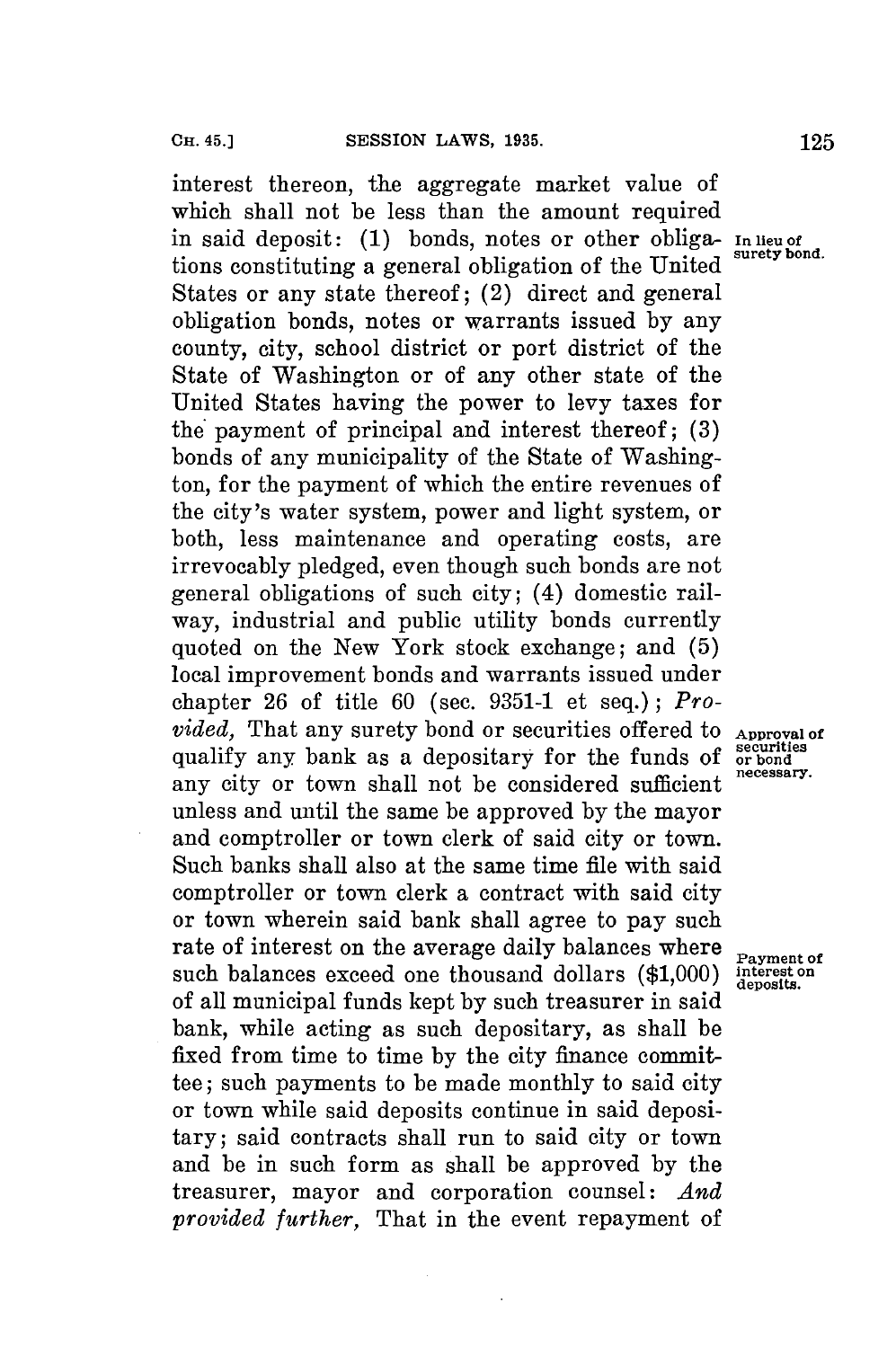**Depositary** deposits in any such depositary is insured **by** the **insured.** Federal Deposit Insurance Corporation, or **by** any other corporation, agency or instrumentality organized under and acting under and pursuant to the laws of the United States of America, the execution and filing of a bond with such treasurer shall be required only for so much of the designated maximum amount of deposits as such designated maximum amount exceeds the amount of such insurance, and if such depositary elects to deposit securities in lieu of such bond, it shall be required to deposit securities only to the amount necessary to secure the excess of the moneys on deposit with it over the amount covered **by** such insurance.

Amends and SEC. 4. That chapter 22 of the Session Laws of  $\frac{22, \text{ Laws}}{1907}$  and **1907** be amended by adding a new section to be known as section **5,** to read as follows:

Section **5.** The mayor, the city treasurer and one member of the city council or the commission, as **City finance** the case may be, ex officio, shall constitute the city **committee.** finance committee. The member of the city council or the commission, as the case may be, shall be appointed **by** the council or commission and shall hold his office as a member of the city finance committee at the pleasure of the council or commission. The mayor shall act as chairman of the committee and the city treasurer as secretary thereof and the office of the committee shall be in the office of the city **Duties.** treasurer. The committee shall keep a full and complete record of its proceedings in appropriate books of record and all such records and all correspondence relating to the committee shall be kept in the office of the city treasurer and shall be open to public inspection. The committee shall make appropriate rules and regulations for the carrying out of the provisions of this act, not inconsistent with law.